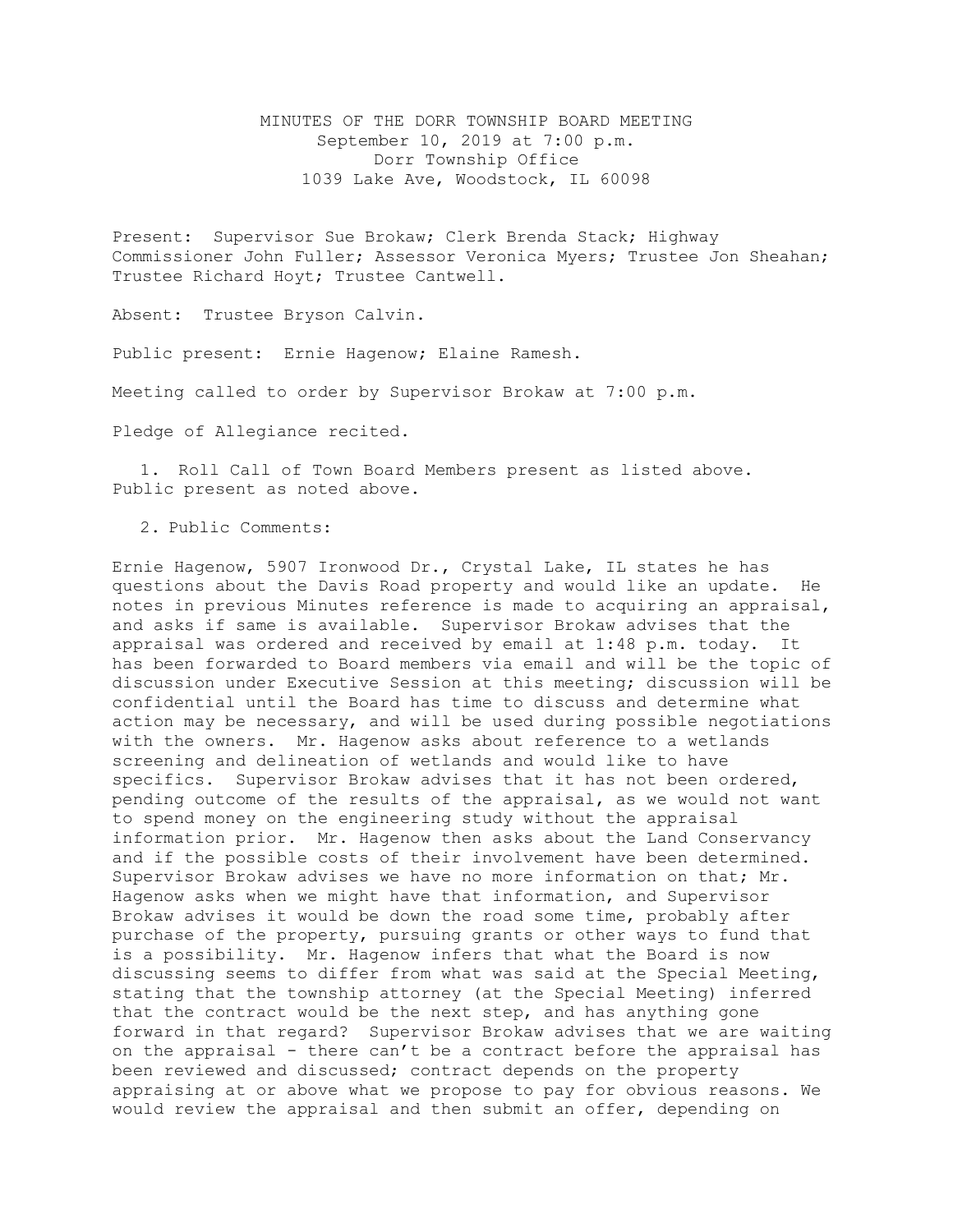Page 2 – 9/10/2019

outcome of discussion and appraisal. Mr. Hagenow asks what is our next step? Supervisor Brokaw advises that, again, depending on the appraisal, then probably preparation of a contract and negotiations on the contract with the owner. Mr. Hagenow asks what any contingencies would be – wouldn't there need to be contingencies. Clerk Stack advises that there can't be any contingencies without a contract. Trustee Cantwell reiterates that there is no contract, so there are no contingencies. Supervisor Brokaw advises that what we have now is a Letter of Intent, based on the approval of the electors at the Special Meeting; no contract exists. Mr. Hagenow asks Highway Commissioner Fuller if the intended or proposed uses for the property have been determined, as has been stated in previous Minutes. Highway Commissioner states that he is hammering out the details of possible uses. Mr. Hagenow asks what type of information has been obtained? Highway Commissioner Fuller advises he won't know the uses until the property is purchased. Mr. Hagenow asks wouldn't you want to figure out that information before the purchase – what if you can't use the property for what is proposed, and now you have purchased the property for what purpose? Clerk Stack notes time limit is placed on public comment; Supervisor Brokaw asks Mr. Hagenow to perhaps submit his questions in writing and we can then reply. Mr. Hagenow continues, asking about tire recycling and mulch and how will we facilitate these uses. Highway Commissioner Fuller states metal and tires are contemplated. Supervisor Brokaw advises that item #5 on the meeting Agenda is the Davis Road Property, and perhaps more information will be available under that item.

3. Approval of Minutes of the August 13, 2019 Regular Board meeting.

**Motion by Trustee Sheahan to approve the Minutes of the August 13, 2019 meeting of the Board of Directors, as amended. Motion seconded by Trustee Cantwell. Motion approved unanimously.** 

4. Approval of Claims for period July 10, 2019 to August 13, 2019:

| TF | \$40,846.05     | GA $$4,218.30$  |
|----|-----------------|-----------------|
|    | DRD \$ 5,205.94 | PHR \$19,125.15 |

**Motion by Trustee Sheahan to approve the claims for the period of August 14, 2019 to September 10, 2019. Motion seconded by Trustee Hoyt. Board polled; motion approved unanimously.**

General Assistance and Salvation Army August case report (copies provided for review). Trustee Sheahan comments on big reduction from last month – good to see them come down. Supervisor Brokaw states that the numbers might be off a little bit; getting a lot of people calling in and then they don't follow through with an application.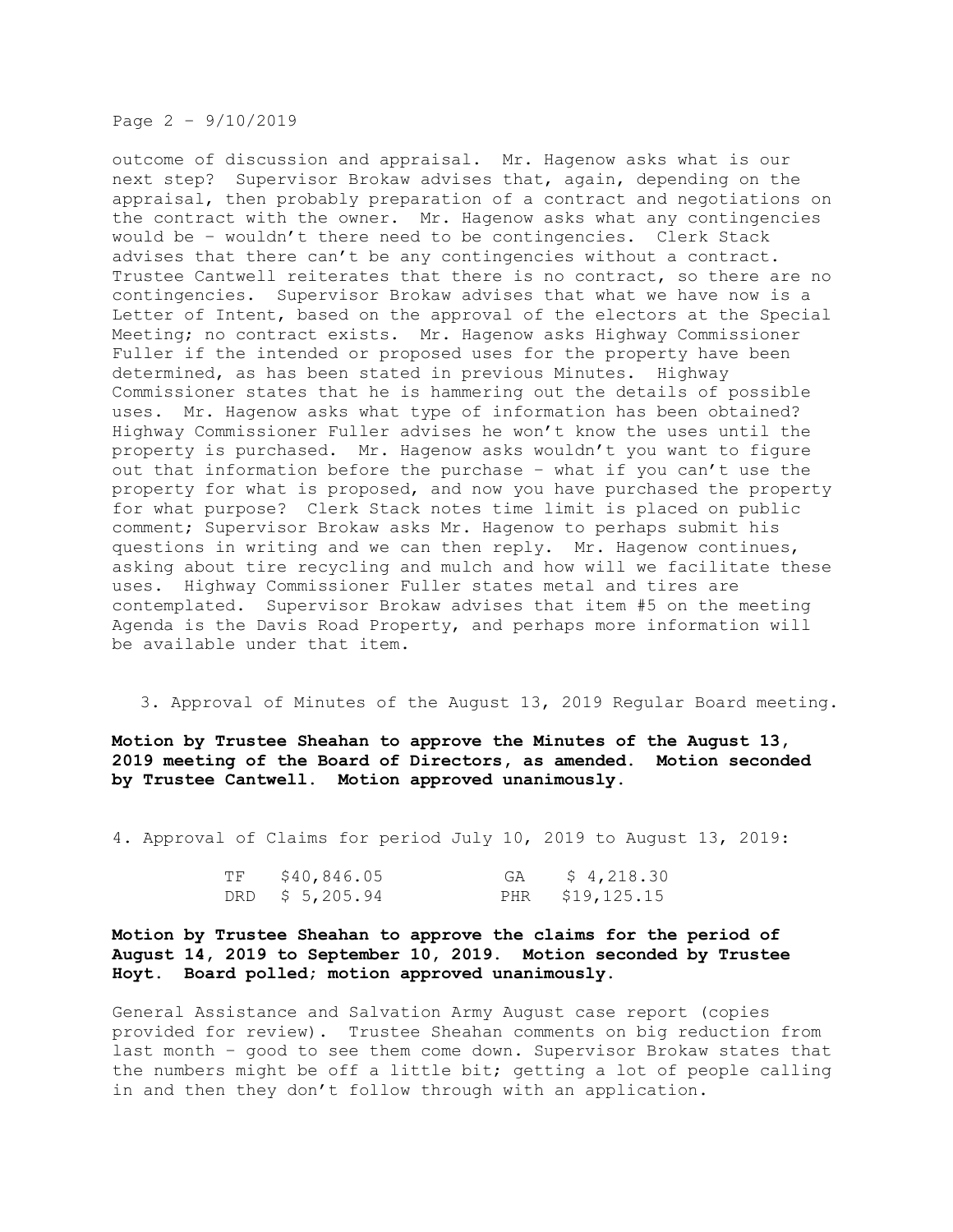## Page 3 – 9/10/2019

## 5. Davis Road Property

Supervisor Brokaw advises recycling has been looked into; property will not be just for cold storage. There will be recycling to make it worthwhile. It is being developed and looked into. Ernie Hagenow states that previously the possibility was discussed to partner with other townships to share costs and use equipment. Supervisor Brokaw advises yes, that has been pursued, and we strive to work with other townships with intergovernmental agreements to save money and pool resources. There are other programs we can look into. Supervisor Brokaw asks Highway Commissioner Fuller if we have the capacity to accept brush? Highway Commissioner Fuller advises no; some people do come out with brush and are allowed to drop off, but some are coming with too much brush. Mr. Hagenow asks don't other townships accept brush? Highway Commissioner Fuller advises that some do and have the equipment and capacity to do so. We do roadway cleanup, once a year or so a county turn-in for tires is done. Supervisor Brokaw again asks Ernie Hagenow to jot down his questions and we can answer them.

6. Legislative Updates

None.

## 7. Reports:

**Supervisor –** WBR – repairs to roof – they are coming next week. Registration for Annual TOI Conference in November.

**Assessor –** Residential Sales Entered August 14, 2019 – September 10, 2019 provided for review. Assessments have been published and notices have been sent out. We have been consistently busy. Deadline for appeals is September 20, 2019. Appeal season will then start and we will be preparing for Board of Review.

Ernie Hagenow asks about the Shred Event held on September 7, 2019. Supervisor Brokaw advises that about 43 loads were shredded. Short discussion. Would be a good idea to hold this event at the same time every year to establish continuity, and then perhaps it will become expected and well attended.

**Highway Commissioner –** Everything going well. Put in a couple of culverts. Equalization culvert on Lucas Road. Boom mower out – cutting back the trees – it is doing a good job.

**Clerk –** Dates for compliance regarding filing of Annual Financial Report have been met.